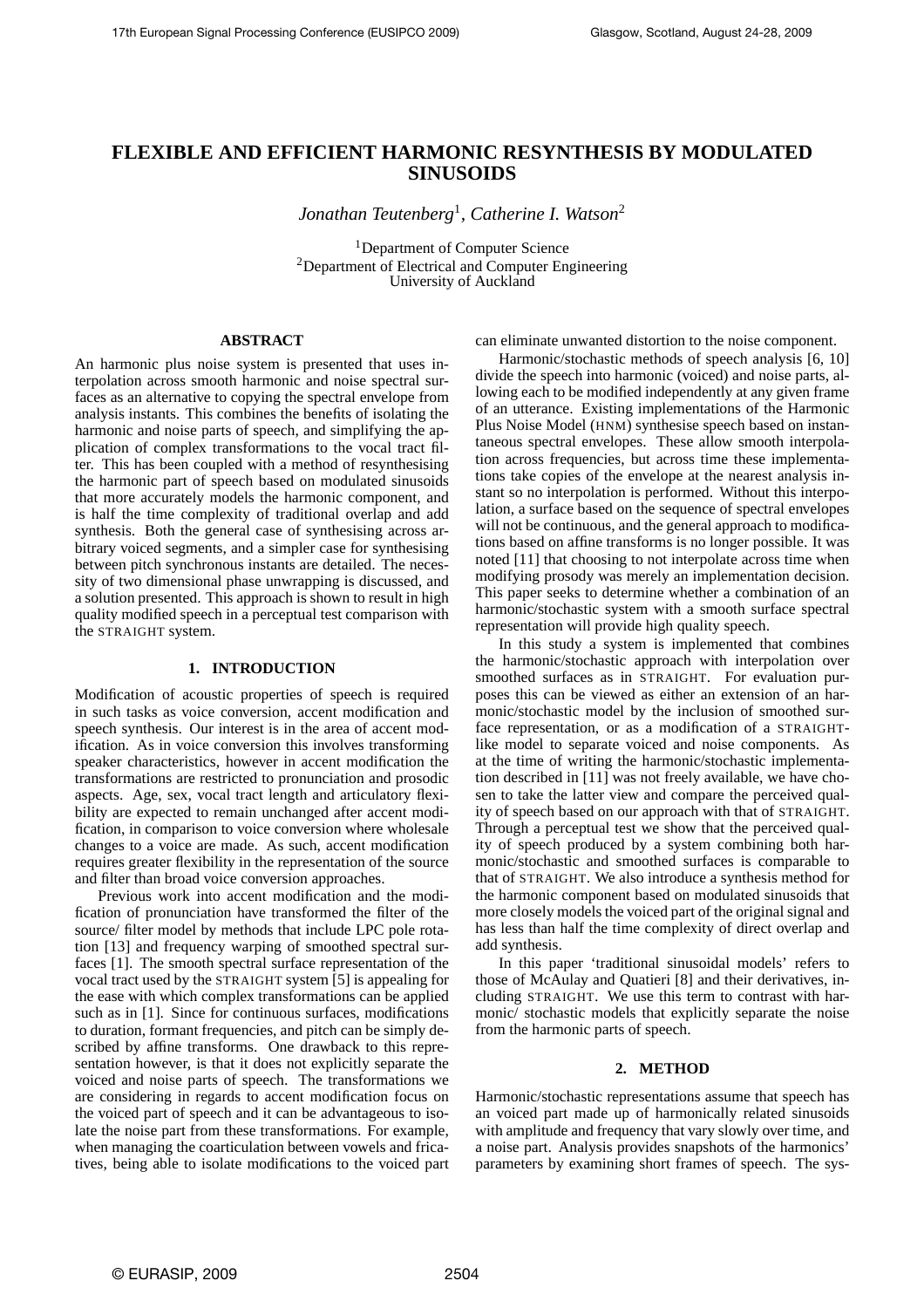

Figure 1: The harmonic envelopes of speech from  $HM_{1}$ analysis (left), and the resulting smooth spectral surface (right). Note that higher magnitude is shown with lighter shades.

tem described in this paper performs analysis as in HNM<sup>1</sup> [10] and will not be further discussed here. After analysis the harmonic envelopes are used to create a magnitude surface  $A(t, f)$  and a phase surface  $\Phi(t, f)$  by cubic interpolation. An example of a magnitude surface is shown in Figure 1 on the right hand side. Here *t* is time in seconds and *f* is frequency in Hertz. It should be noted that these figures are not spectrograms, but rather visualisations of the models of speech. Thus the apparent coarse resolution is due to the fact that there is a single sample per pitch period in time, and one sample per  $f_0$  step in frequency.

For the harmonic component, existing harmonic/stochastic methods have followed traditional sinusoidal models in inverting the analysis process at synthesis time. The overlapping speech frames are reconstructed, and added together to generate a resynthesised signal. It is our claim that as the harmonic part of the signal has been isolated, it is both more accurate and efficient to resynthesise it in line with the model assumptions: as continuous sinusoids with slowly varying amplitudes and frequencies rather than short, overlapping frames of harmonic sinusoids.

#### **2.1 Overlap and Add Synthesis**

Both STRAIGHT and HNM rely on an overlap and add procedure to synthesise speech. Overlap and add synthesis is simply the inverse of the analysis process. Each short frame is reproduced separately as the sum of stationary, harmonically related sinusoids. In this work, magnitudes and phase offsets of each sinusoid are taken by sampling the smooth magnitude and phase surfaces *A* and Φ at harmonic intervals of  $F_0$  at each pitch-synchronous analysis instant. In contrast, the original HNM implementation resamples the magnitude and phase envelope of the nearest analysis instant - that is, it does not interpolate across the time axis. As depicted in Figure 2(a), the sum of the overlapping frames produces the resynthesised signal.

# **2.2 Modulated Sinusoids Synthesis**

The method of synthesis by continuous sinusoids modulated in amplitude and frequency (that is, both amplitude and frequency are continuous functions of time) used here and shown in Figure 2(b) is similar to that used by the original phase vocoder [2]. However, the phase vocoder's component sinusoids were at fixed frequencies, and were not harmonically related. Extending the phase vocoder, harmonic coders based on the short-time Fourier transform such as [9, 7] have



Figure 2: Two methods of synthesising the harmonic part of speech. Diagram (a) shows the overlap and add method, where 14 overlapping frames make up the speech segment. The right panel shows the first five harmonics of one frame, with fixed amplitude and phase offset. Diagram (b) shows the first five harmonics when synthesising using modulated sinusoids.

constrained the sinusoids to harmonic frequencies at the expense of continuity across time. In this work we relax the harmonic constraint, synthesising the underlying near-harmonic sinusoids independently of one another, and allowing perfect continuity across time.

Values of the harmonic part  $h(t)$  are computed between two analysis points, given as time instants  $\tau_i$ ,  $\tau_{i+1}$ . The fundamental frequency contour is represented by a continuous function  $f_0(t)$ , typically providing linearly or cubicly interpolated values between analysis points.

In this general case, the value of the harmonic part  $h(t)$  is given by

$$
h(t) = \sum_{k=1}^{L} a_k(t) \cos(2\pi k \varepsilon(t) + \phi_k(t))
$$
 (1)

where *L* is the highest harmonic in the voiced segment and the instantaneous amplitudes  $a_k(t)$  and phase offsets  $\phi_k(t)$  are taken directly from the surfaces *A* and Φ as

$$
a_k(t) = A(x, f_0(t)k)
$$
\n<sup>(2)</sup>

$$
\phi_k(t) = \Phi(t, f_0(t)k)
$$
\n(3)

The function  $\varepsilon$  provides the number of pitch periods between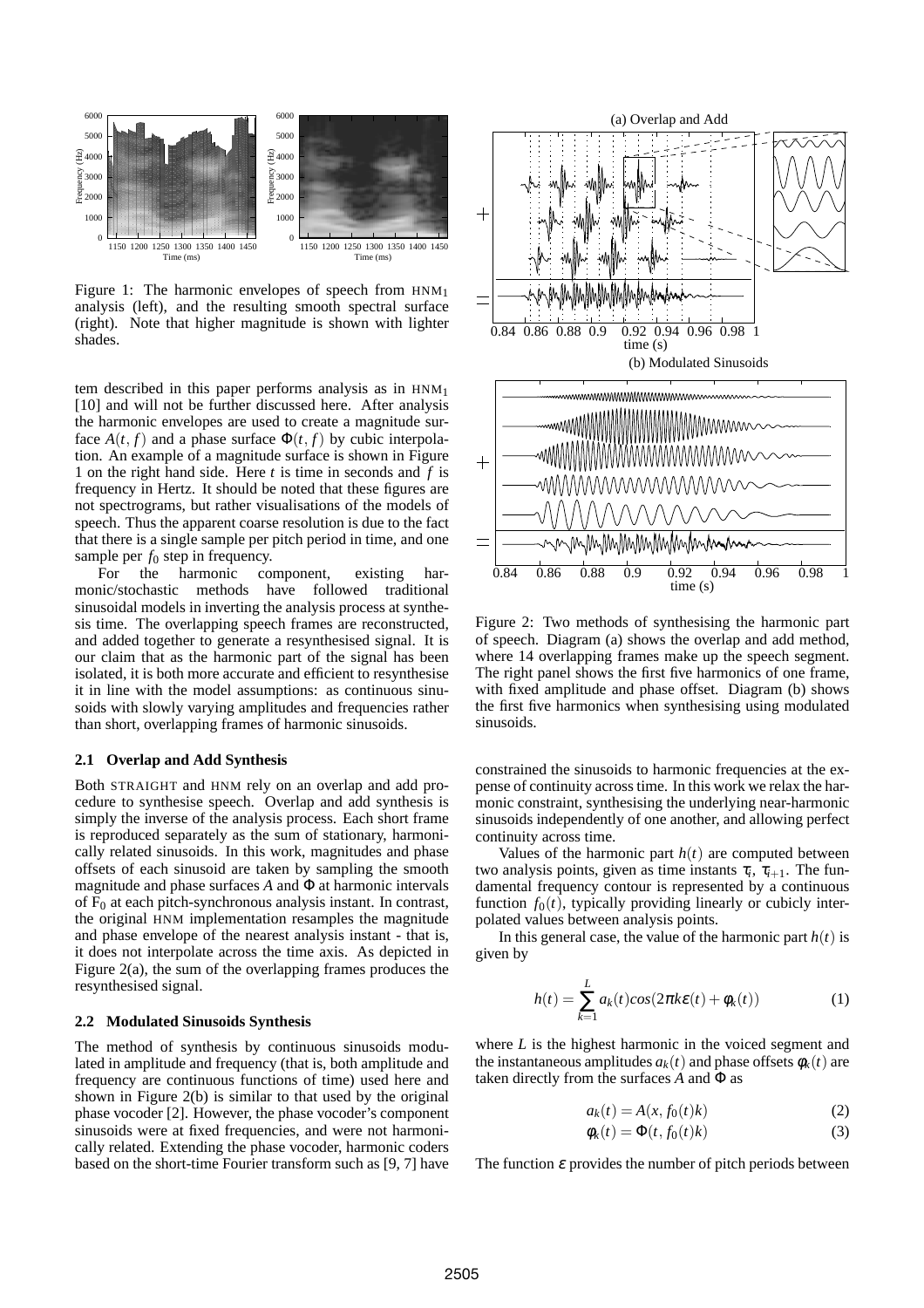the first analysis instant  $\tau_i$  and *t*, given by

$$
\mathcal{E}(t) = \int_{\tau_i}^t f_0(y).dy
$$
 (4)

When the number of harmonics differs between analysis instants, the missing harmonics up to *L* are treated as having zero magnitude.

In this work,  $\tau_i$  and  $\tau_{i+1}$  are placed at adjacent excitation instants. As these span a single pitch period, the fundamental frequency can be fixed and simple linear interpolation used to calculate amplitude and phase. The function  $\varepsilon$  in Equation 4 then provides the location of *t* as a fraction of the distance between the two analysis points  $\tau_i$ ,  $\tau_{i+1}$ , thereby simplifying to

$$
\varepsilon(t) = \frac{t - \tau_i}{\tau_{i+1} - \tau_i} \tag{5}
$$

and the instantaneous amplitudes  $a_k(t)$  and phase offsets  $\phi_k(t)$  can be calculated by

$$
a_k(t) = \varepsilon(t)A(\tau_{i+1}, f_0(\tau_{i+1})k) + (1 - \varepsilon(t))A(\tau_i, f_0(\tau_i)k)
$$
 (6)  

$$
\phi_k(t) = \varepsilon(t)\Phi(\tau_{i+1}, f_0(\tau_{i+1})k) + (1 - \varepsilon(t))\Phi(\tau_i, f_0(\tau_i)k)
$$
 (7)

As all *n* lie within the same pitch period, the instantaneous fundamental frequency  $f_0$  is simply taken from the average of the two adjacent pitch periods.

The rate of change in phase is equivalent to frequency. Thus when the offset based on the phase surface varies over time, the sinusoidal components in Equation 1 are no longer at integer multiples of the fundamental frequency. In practice phase changes slowly over time, and the sinusoidal components are therefore nearly harmonically related, in the same way that the source speech is nearly periodic.

#### *2.2.1 Phase Unwrapping*

Phase unwrapping is a method for smoothing the phase envelope at an analysis instant. By adding or subtracting integer multiples of  $2\pi$  to phase values that are adjacent on the frequency axis, the slope, or group delay, of the envelope is minimised without losing information. The minimising of slope becomes significant when resampling the phase envelope, as interpolating between highly disparate phase values produces results that appear random.

When synthesising by modulated sinusoids, the phase surface is being sampled in time as well as frequency. To ensure a smooth variation in phase offset, the phase surface must be unwrapped in two dimensions. In Figure 3, the discontinuities over frequency in the phases (top) are removed by phase unwrapping. However when this is only performed across the frequency axis, discontinuities still occur across time, particularly at around 1400ms in the example. Our approach is to process phase envelopes in time order, and select the multiple of  $2\pi$  to adjust phase at a frequency f that minimises a weighted sum of the difference between the previous frequency entry in the same envelope (as in standard phase unwrapping) and the difference from the value of the previous envelope in time, at frequency *f* . The results of this process are shown in Figure 3 (bottom), where the discontinuities in time can be seen to be eliminated. As in Figure 1, the apparent coarse spectrograms are due to the single sample per pitch period approach of HNM1.



Figure 3: Approaches to phase unwrapping. Original phase envelopes (top), unwrapped phase envelopes (middle), and phase surface unwrapped in both time and frequency (bottom).

The two dimensional phase unwrapping proposed here is not required by HNM, as its overlap and add approach does not interpolate across time. In STRAIGHT, the source phase information is discarded, and minimum group delay is assumed during resynthesis.

### **3. EVALUATION**

#### **3.1 Experimental Setup**

Five utterances from five speakers of the Kluwer dataset [3] were used for evaluation. Each utterance consists of a read sentence, and all speakers were males with Australian English accents.

The efficiency of the two synthesis methods were compared by taking the mean time to synthesise the utterances 100 times. The two methods were implemented in Java, running on a single 2GHz processor on a GNU/Linux system. The methods were run completely separately to avoid interference by the Just-In-Time compiler. This was repeated ten times to provide a mean and standard deviation.

To assess how well the two methods model the voiced part of speech, the resynthesised harmonic (voiced) part was removed from the original signal to give a residual (noise component). The signal to noise ratio of the harmonic to residual for each approach over the utterances was compared. It is assumed that as speech is not truly periodic some of the voiced part is contained in the residual signal. Thus a higher signal to noise ratio would indicate a more accurate modelling of the utterance.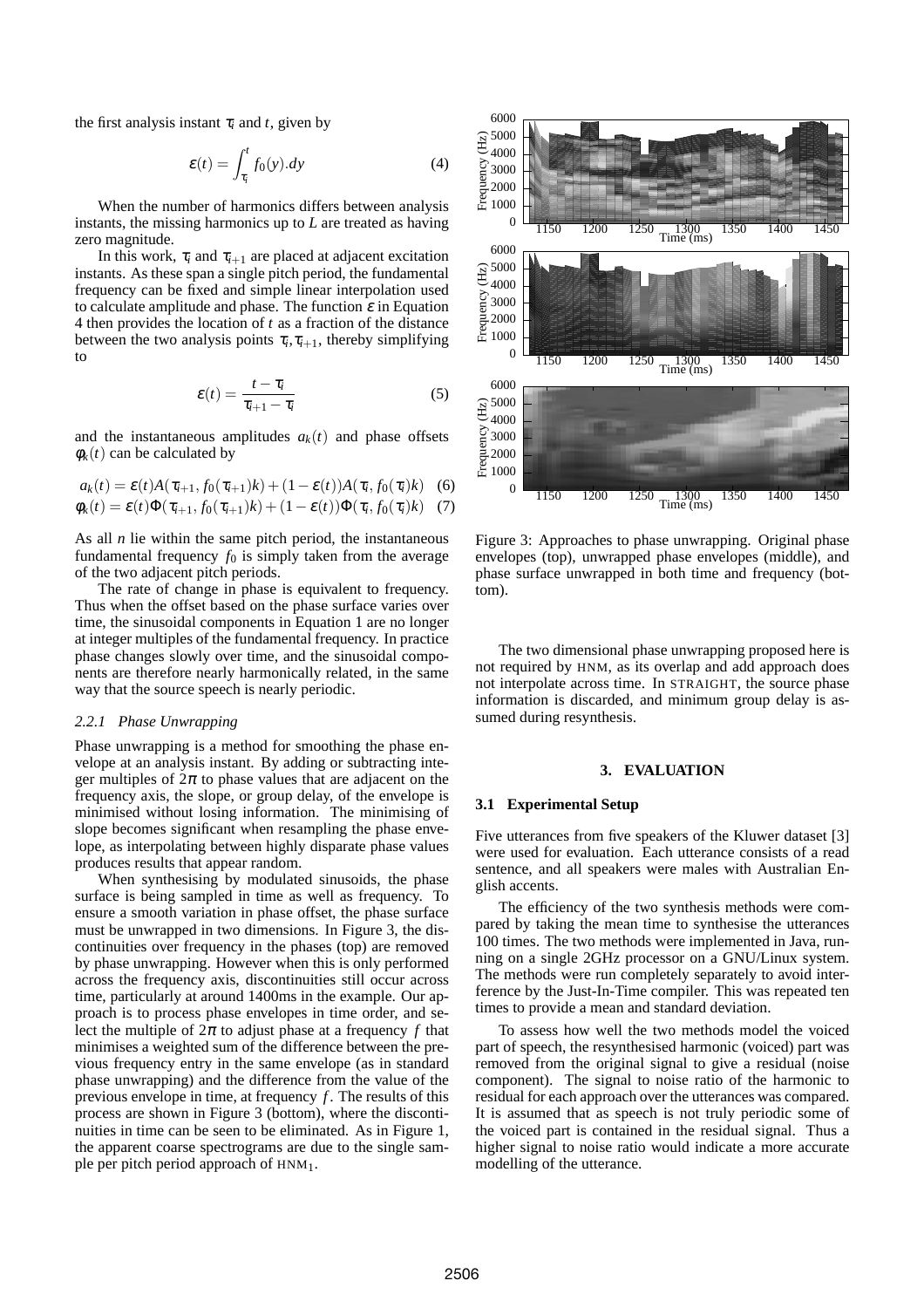| Method                     | Running Time $(s)$ SNR $(d)$ |      |
|----------------------------|------------------------------|------|
| Overlap and Add            | $29.9 + - 0.5$               | 5.75 |
| <b>Modulated Sinusoids</b> | $12.7 + - 0.4$               | 6.44 |

Table 1: Signal to noise ratio of harmonic parts of speech and mean running times of synthesis methods.



Figure 4: Original speech segment (top) and residuals after removing overlap and add (middle) and modulated sinusoid harmonic part (bottom). Note that the amplitude axis has the same scale in all three plots.

# **3.2 Results and Discussion**

As can be seen in Figure 2(a) when synthesising by the overlap and add method, each sample appears in approximately two windows. So for each sample around 2*L* cosine evaluations need to be made, whereas synthesising with modulated sinusoids use approximately *L* such evaluations. Table 1 shows the results of running the two methods (see column 2). Synthesising with modulated sinusoids is slightly faster than the doubling of speed that was expected, most likely due to the elimination of the overheads of managing multiple frames and applying windowing functions.

It should be noted that methods of speeding up the synthesis of frames based on harmonically related sinusoids have shown much greater efficiency gains. Some of these, such as those based on recurrence relations, are no longer applicable to modulated sinusoids. However the most promising of these, Delayed Multi-Resampled Cosines [12] which replaces each expensive cosine evaluation with an array lookup, can be adapted to work in conjunction with the modulated sinusoids.

Table 1 also shows the signal-to-noise ratio between the harmonic and noise parts for both methods (see column 3). The modulated sinusoids produce an harmonic component with significantly higher SNR. The significance was tested using a pairwise Student's T-test over each sample. This was

| Method                     | A (MOS) | B (MOS) | C(MOS)  |
|----------------------------|---------|---------|---------|
| Original                   | 4.47*   |         |         |
| Overlap and Add            | 3.33    | 3.13    | 2.31    |
| <b>Modulated Sinusoids</b> | 3.42    | 3.22    | $2.07*$ |
| <b>STRAIGHT</b>            | (4.47)  | 3.04    | 2.4     |

Table 2: Mean opinion scores of speech quality resulting from experiments A,B and C. A has unmodified speech rate and pitch, B is faster and lower pitch, and C is slower and higher pitch. Entries marked \* are statistically significantly different from other entries in the same column. STRAIGHT's quality for experiment A was assumed to be the same as that of the original.

found to be significant with  $p < 10^{-7}$ . Figure 4 shows an example of the residuals of the two methods. The residual of the modulated sinusoids can be seen to have lower amplitude than that of overlap and add across the majority of the speech segment.

# **4. PERCEPTUAL TEST**

A perceptual test was performed investigate the perceived quality of resynthesised speech using magnitude and phase surfaces by modulated sinusoids and overlap and add. At this time the original HNM implementation is not available, so the two methods of synthesis presented here are compared to STRAIGHT as a high quality bench mark.

# **4.1 Experimental Setup**

Three versions of five utterances were resynthesised using the two approaches and STRAIGHT for comparison. The first version (experiment A) is copy synthesis where the two methods were compared to the original speech. The second (experiment B) had 20% faster speech rate and 30% higher pitch, with the two methods and STRAIGHT being compared. The third version was 50% slower and had 50% higher pitch, also comparing with STRAIGHT. Thus experiment B compresses the surfaces in both frequency and time, and experiment C expands the surface in both dimensions. These were then presented to 12 listeners who were asked to rate the quality of the resynthesised utterances on a scale from 1 to 5.

### **4.2 Results and Discussion**

The results of the surveys are shown in Table 2 as mean opinion scores. The STRAIGHT system was not tested on copy synthesis as previous studies [4] have reported no perceptible difference between the results of copy synthesis and the original speech. Experiment A showed that there was no significant difference between the quality of the overlap and add and modulated sinusoids approaches. This also showed that the resynthesised speech is of statistically significantly lower quality than the original according to a pairwise Student's T-test. So the presented system introduces some perceptible degradation in quality during copy synthesis.

However, after pitch and time-scale modifications the system described here produces speech of a similar quality to that of STRAIGHT. The exception in the experimental results is that of modulated sinusoids on experiment C (raising the pitch and extending the duration). This was due to an error in the pitch marking used for analysis in one of the example sentences that resulted in relatively large changes in